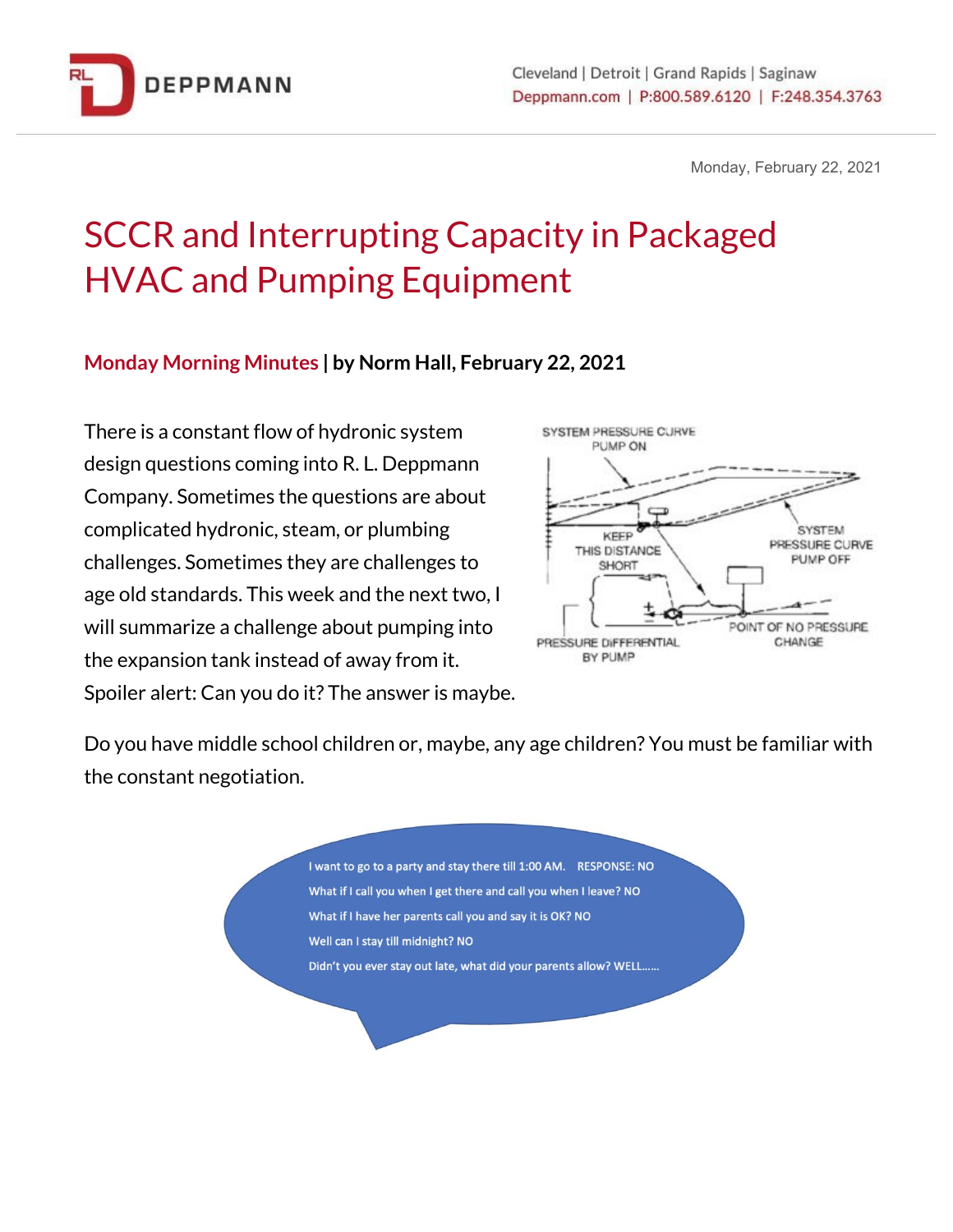The negotiation has just started.

## **Have You Ever Pumped into the Point of No Pressure Change?**

I received engineer questions about this very subject twice in the last few months. Job conditions seemed to suggest a solution to pump into the expansion tank. Should we? Well 99.9% of the time there is nothing but trouble if we do. But yes, I have pumped into the point of no pressure change (PNPS). The negotiation starts.

### **A Quick History Lesson**

Back a long time ago, a lot of residential systems were supplied with boilers stocked locally by well established wholesalers. These boilers came with a pump mounted on them. The pump was mounted on the inlet to the boiler.

Since the expansion tank was connected to the airtrol boiler fitting at the top of the boiler, these pumps pumped into the point of no pressure change on a regular basis. When I started in the industry, there were many engineers who insisted on pumping into the boiler because they always had.



When hydronics started, all pumps were on the return side of the system. Pump mechanical seals had a longer life on the return side of the boiler. In steam systems, which served most large buildings, pumps were always on the return. It just seemed natural. Most hydronic systems were residential, so the discussion starts there.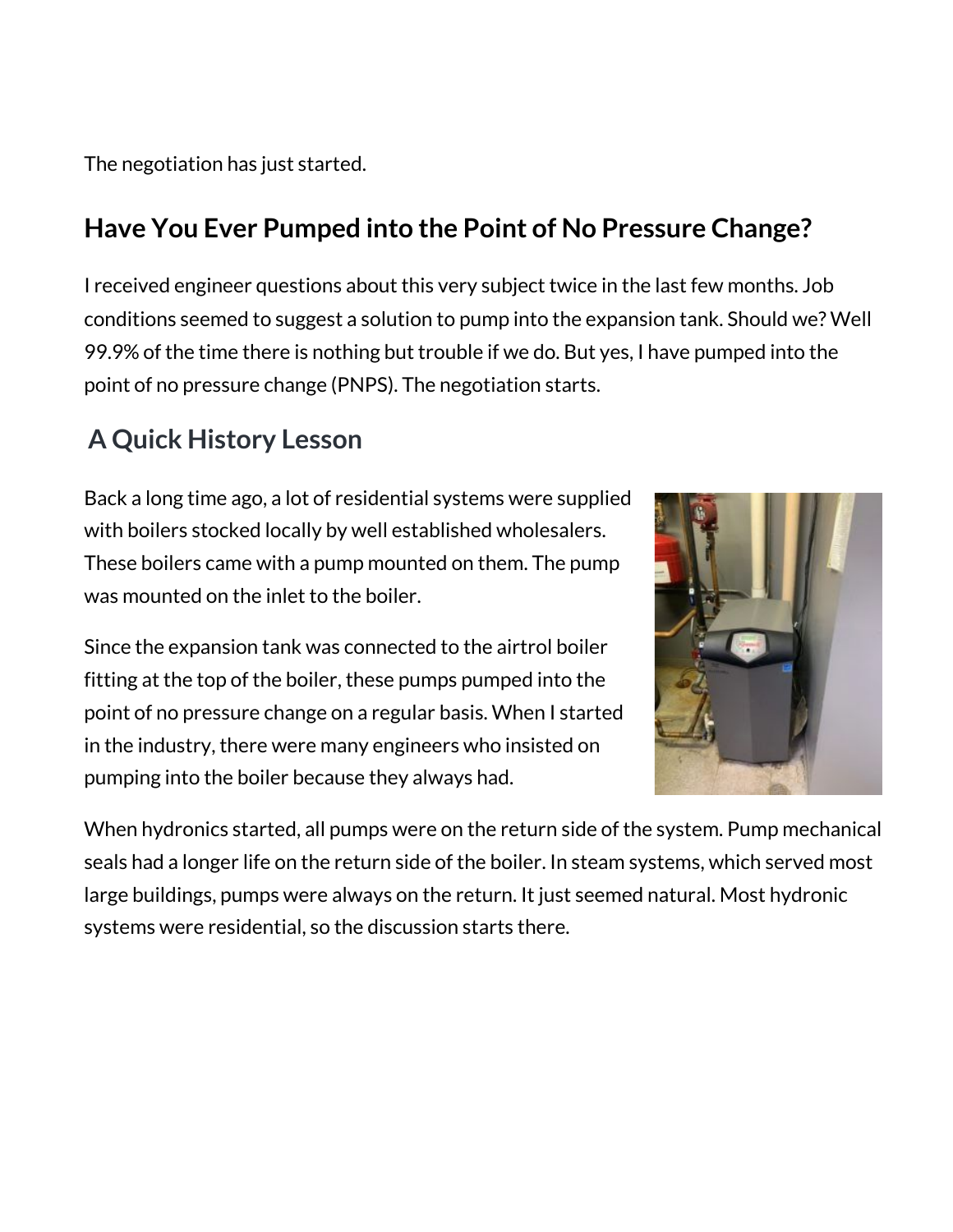

# **Residential Hydronic Heating Systems Started with Pumps on the Return**

I mentioned pumps mounted on the boiler. A typical system example follows.

Most residential circulators of long ago had a Bell & Gossett series 100, 3-piece circulator. These pumps, properly oiled, lasted for decades. Pipe sizing was generous. Terminal units were large cast iron radiators. The pumps rarely needed more than 8 feet of head to heat a house. The compression tank was mounted at the boiler with a fill valve (PRV) set at 12 PSIG.



**FIGURE 1** Static Pressures with pump off

Figure 1 shows a two-story house with a basement. The gauges show the static pressures in the system in feet of water. The pressures start at the compression tank where the 12 PSIG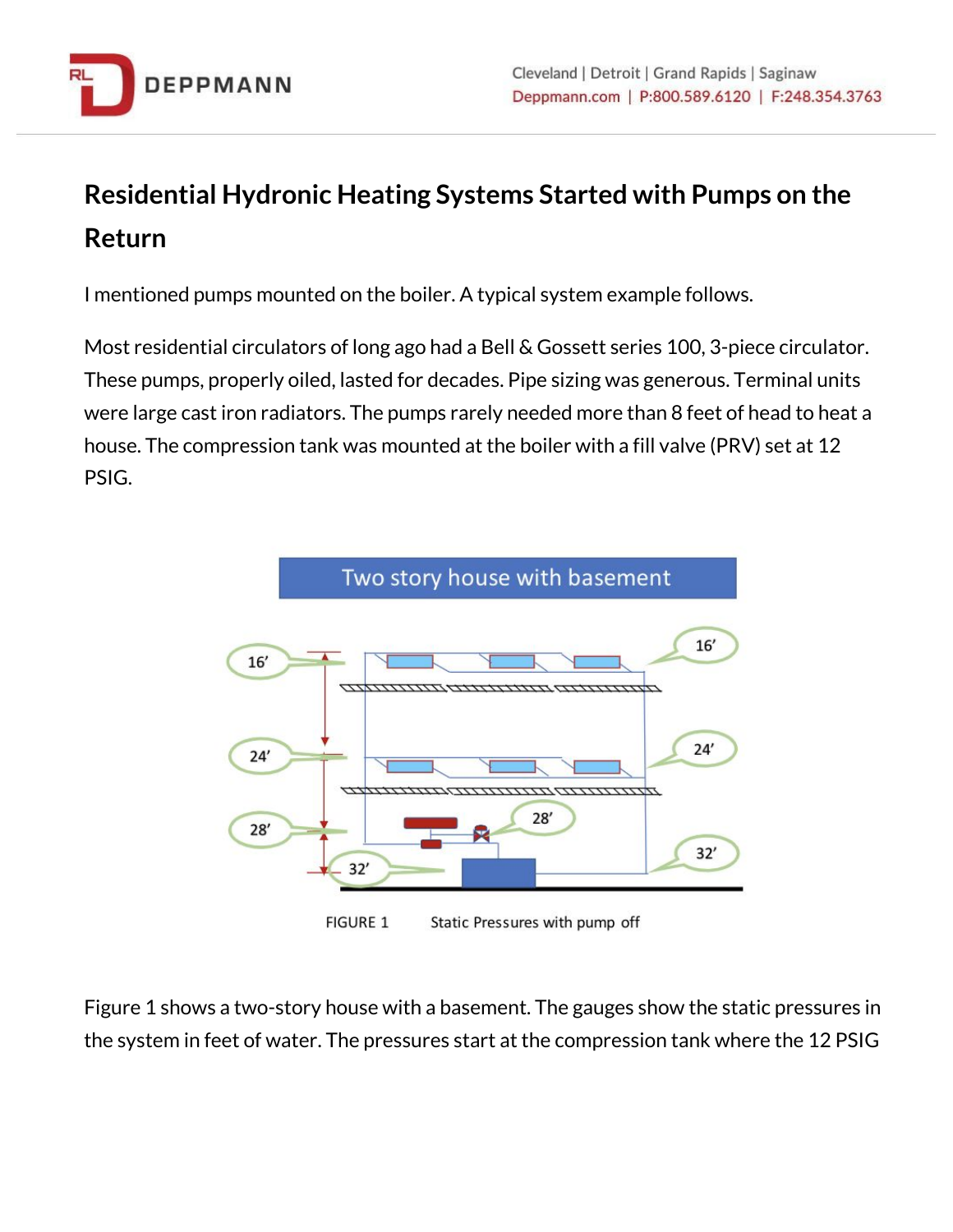PRV is 28 feet of pressure in the system. The return pipe to the boiler is 4 feet below the PRV so the pressure is 32 feet. You get the idea. Now we turn on the pump.



FIGURE 2: Pump with 8 feet of head is on

Figure 2 shows the pump operating at 8 feet of head and pumping into the compression tank. The discharge pressure remains about the same at 32 feet and the suction drops by 8 feet to 24. As the pipe rises in the system, the pressure drops. I did not show the pressure drop in the mains on purpose. They would only be tenths of a foot and I did not want to muddy the story with fractions.

There is nothing wrong with the operation of the system above. The pressures are all positive and will get larger as we start the boiler. This example of pumping into the point of no pressure change is fine and will work as expected.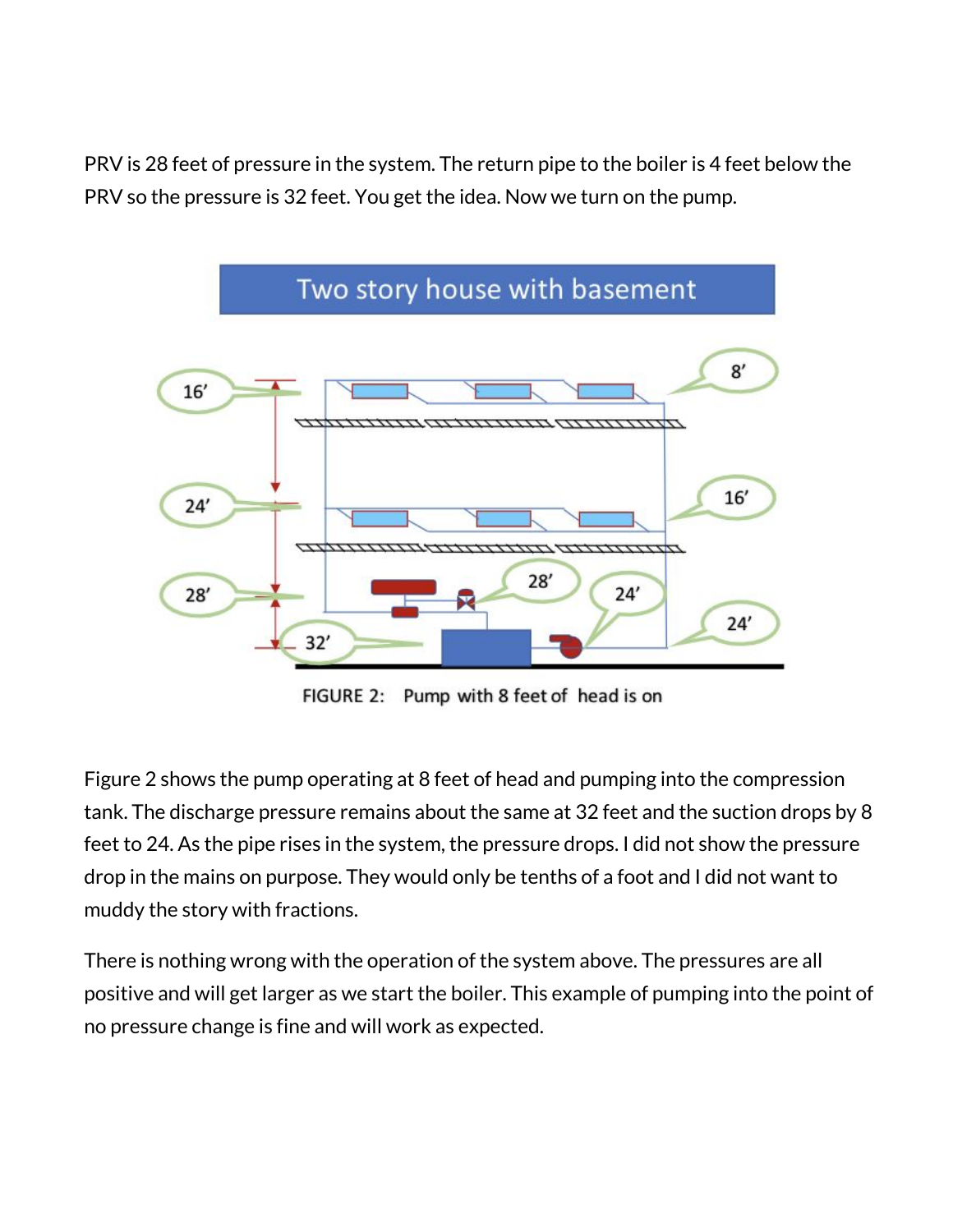

If you are not familiar with the effect of pumping into the PNPC. Here are some resources to help you catch up.

#### **Point of No Pressure Change - Expansion Tank Demonstration**



A longer written discussion is in the Bell & Gossett Air Control manual. You can download it here.

Tools to Select and Design HVAC & Plumbing Equipment | R.L. [Deppmann,](http://bit.ly/2TEuEPB) then go to hydronic technical manuals and click on THE-1196B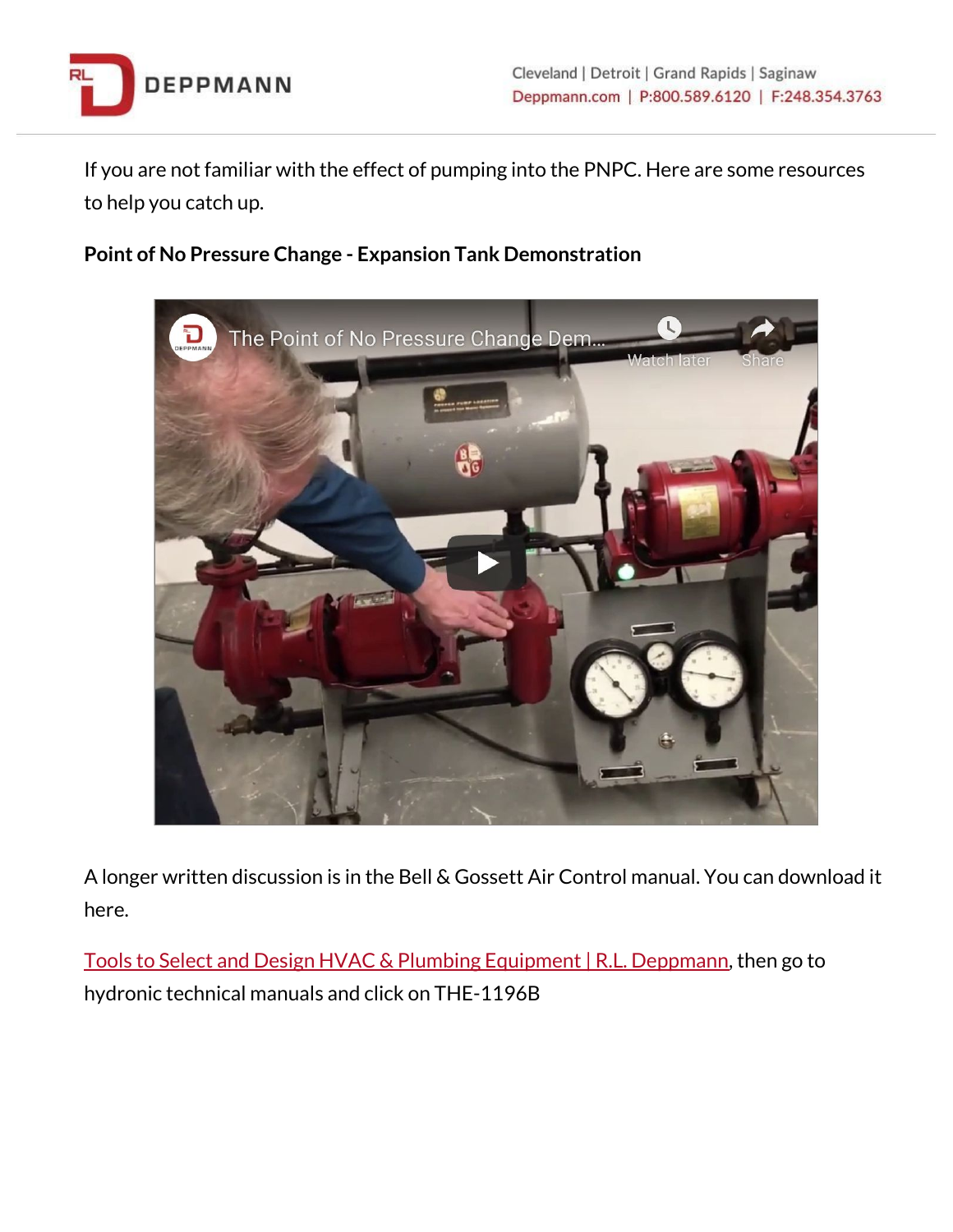#### **Residential Systems Get Bigger**

As systems got larger, problems started to happen. Here is a three-story house example.



Things are OK at static cold fill with this system. Now we turn on the pump.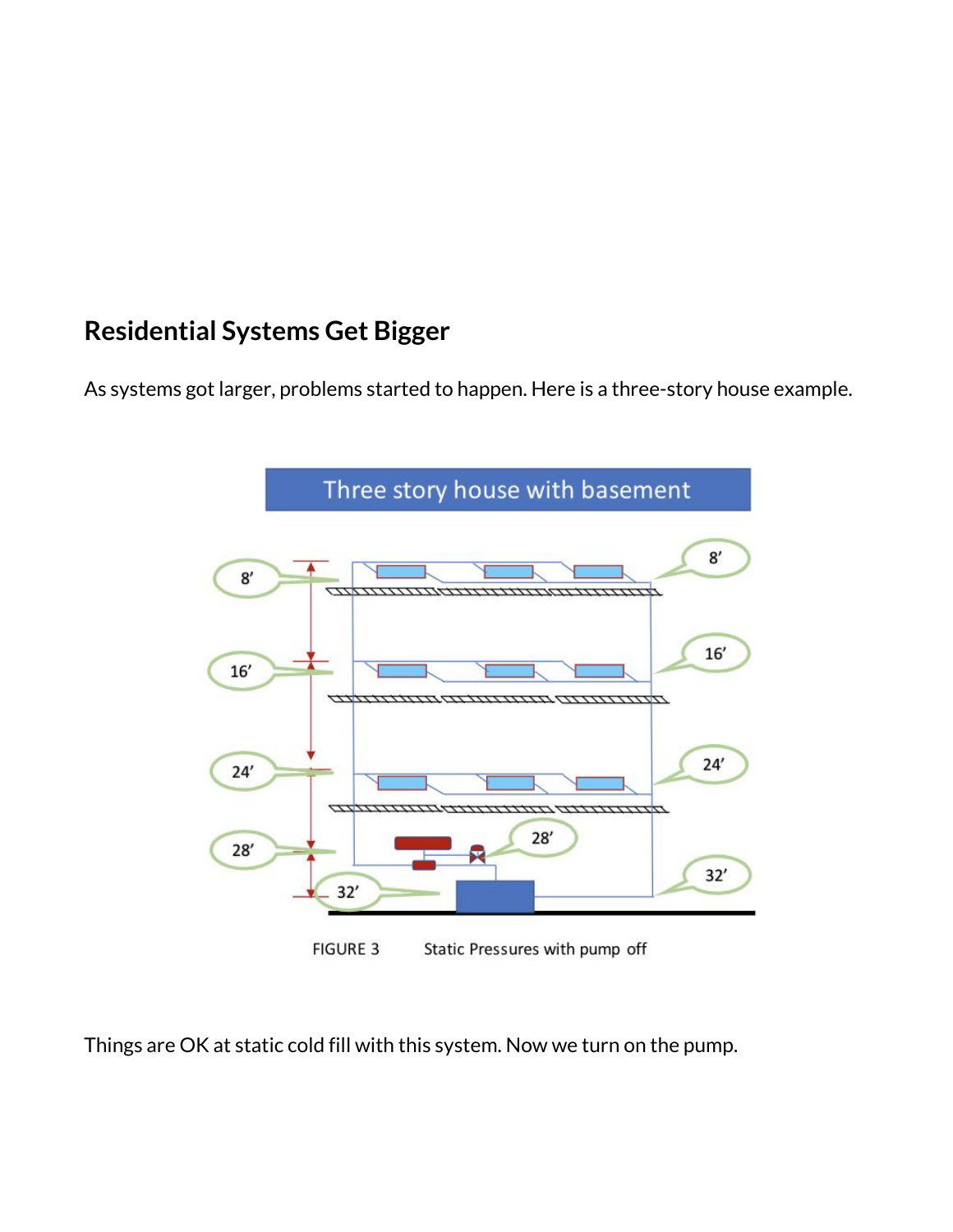



**FIGURE 4** Pump with 10 feet of head is on

Since the system is larger, the pump head is now 10 feet instead of 8 feet. Still very small but look at the pressures. The top of the system went negative at pump startup. That means any air at the top cannot get out. The operational trouble begins.

Once the system heats up, all the pressures will increase and be positive. In the winter, this system works fine. In the spring and fall with cycling, complaint of low heat occurs on the top floors.

How do we solve this? One simple solution is to raise the fill pressure and make the compression tank larger. This works as long at the system boiler can handle more pressure and if the pump head is low.